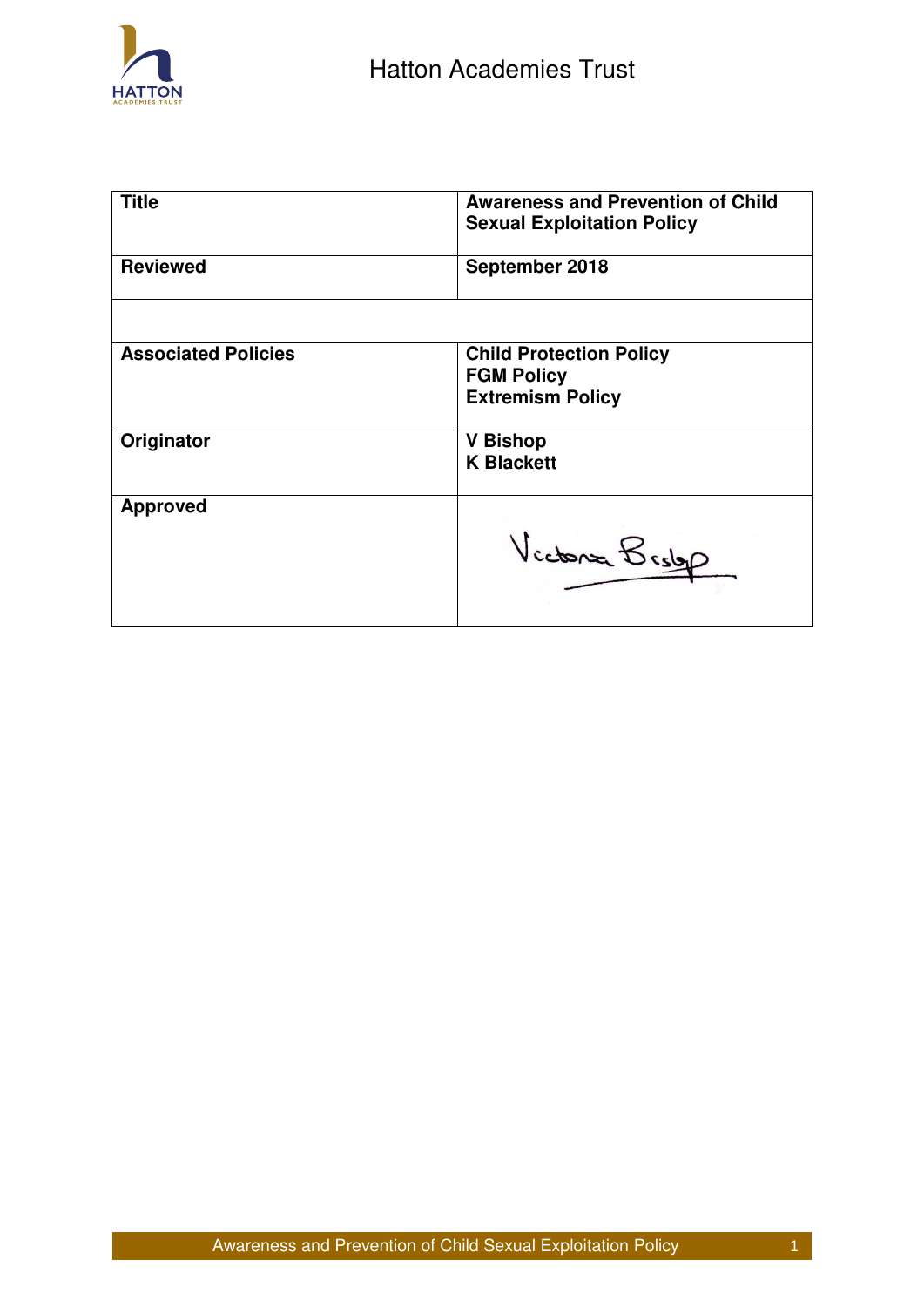

## **Contents**

| 6. Procedures to follow: what to do if a child is identified as at-risk of child sexual exploitation  8 |  |
|---------------------------------------------------------------------------------------------------------|--|
|                                                                                                         |  |
|                                                                                                         |  |
|                                                                                                         |  |
|                                                                                                         |  |
|                                                                                                         |  |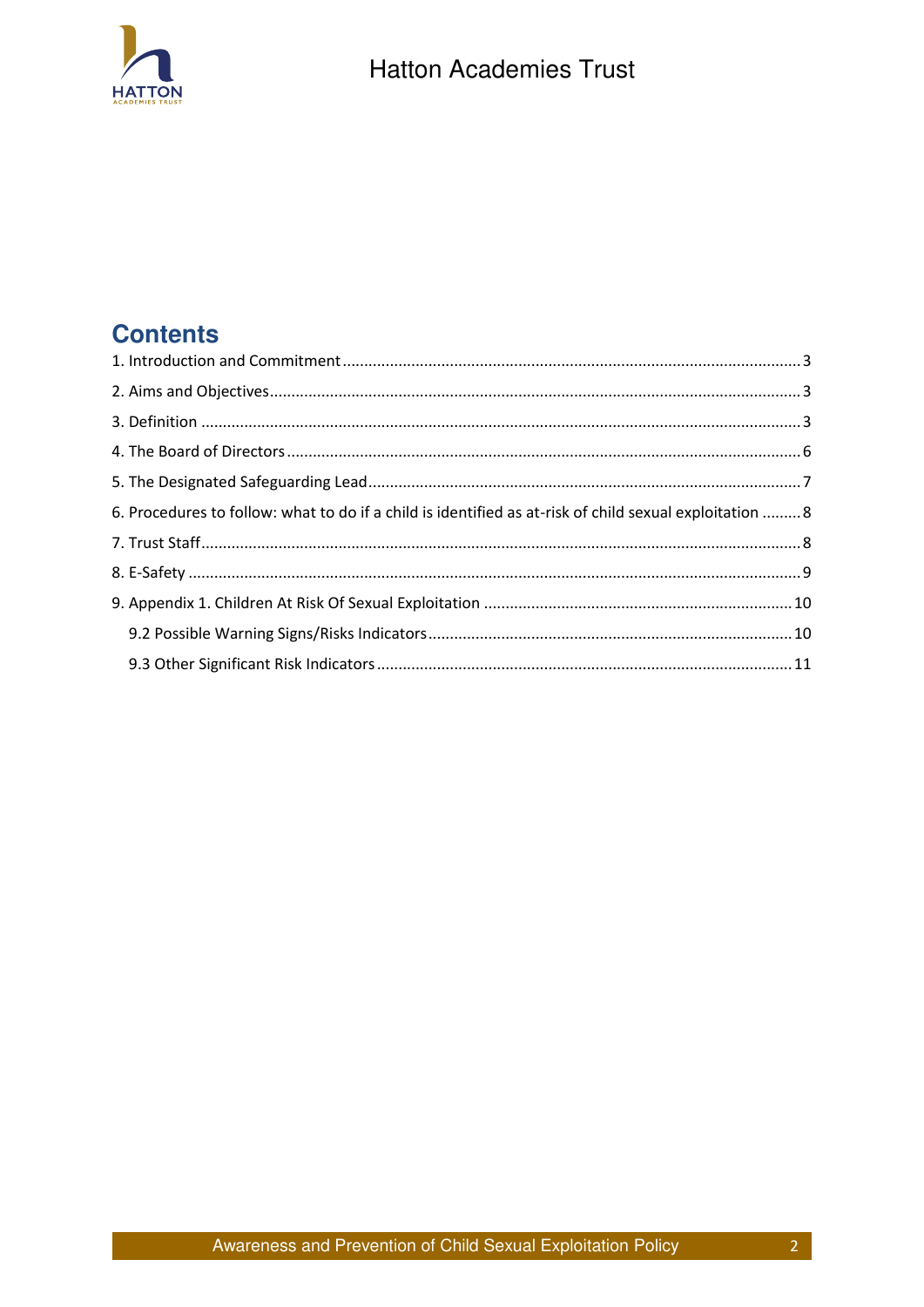

### **POLICY ON AWARENESS AND PREVENTION OF CHILD SEXUAL EXPLOITATION**

### *The Government deplores the sexual exploitation of children, and will not tolerate failure at any level to prevent harm, support victims and bring offenders to justice.*

### <span id="page-2-0"></span>**1. Introduction and Commitment**

Child Sexual Exploitation (CSE) has become a growing and serious concern and is recognised as a form of child sexual abuse. The Hatton Academies Trust Child Sexual Exploitation Policy is a recognition of this concern and our commitment to protecting and supporting the trust community and working with partner agencies to achieve this. As such, this Policy falls within the established Child Protection and Safeguarding framework that is in place in the trust.

At Hatton Academies Trust we strive to support and teach learners about how to make positive choices and informed decisions in their relationships so that they develop awareness and can protect themselves from all potential forms of sexual exploitation and abuse. The Hatton Academies Trust promotes healthy friendships and relationships through the academy ethos, trust and academy policies, learner-staff relationships and the curriculum. An awareness of the risk factors and signs and indicators of CSE is key for all staff as is how to access support and guidance.

 The purpose of this policy is to create a considered and consistent approach to dealing with CSE at Hatton Academies Trust and to ensure effective working with partner child protection agencies. As a Unicef Rights Respecting School, when reviewing its policies and practices the Academy is mindful of the United Nations Convention on the Rights of the Child.

### <span id="page-2-1"></span> **2. Aims and Objectives**

 To increase awareness and understanding of CSE within the trust and each academy setting

- To raise awareness of the risk factors and warning signs CSE
- To provide relevant information and guidance on CSE, which is accessible to staff, parents/carers and learners.
- To provide a consistent approach when dealing with CSE
- To make available support for learners, parents and staff in the event of concerns arising in relation to CSE
- To enable those seeking help to feel secure and supported

### <span id="page-2-2"></span>**3. Definition**

The Department for Education produced guidance in February 2017. "Child Sexual Exploitation: Definition and a guide for practitioners and decision makers working to protect children from child sexual exploitation". Staff are referred to this guidance for additional information.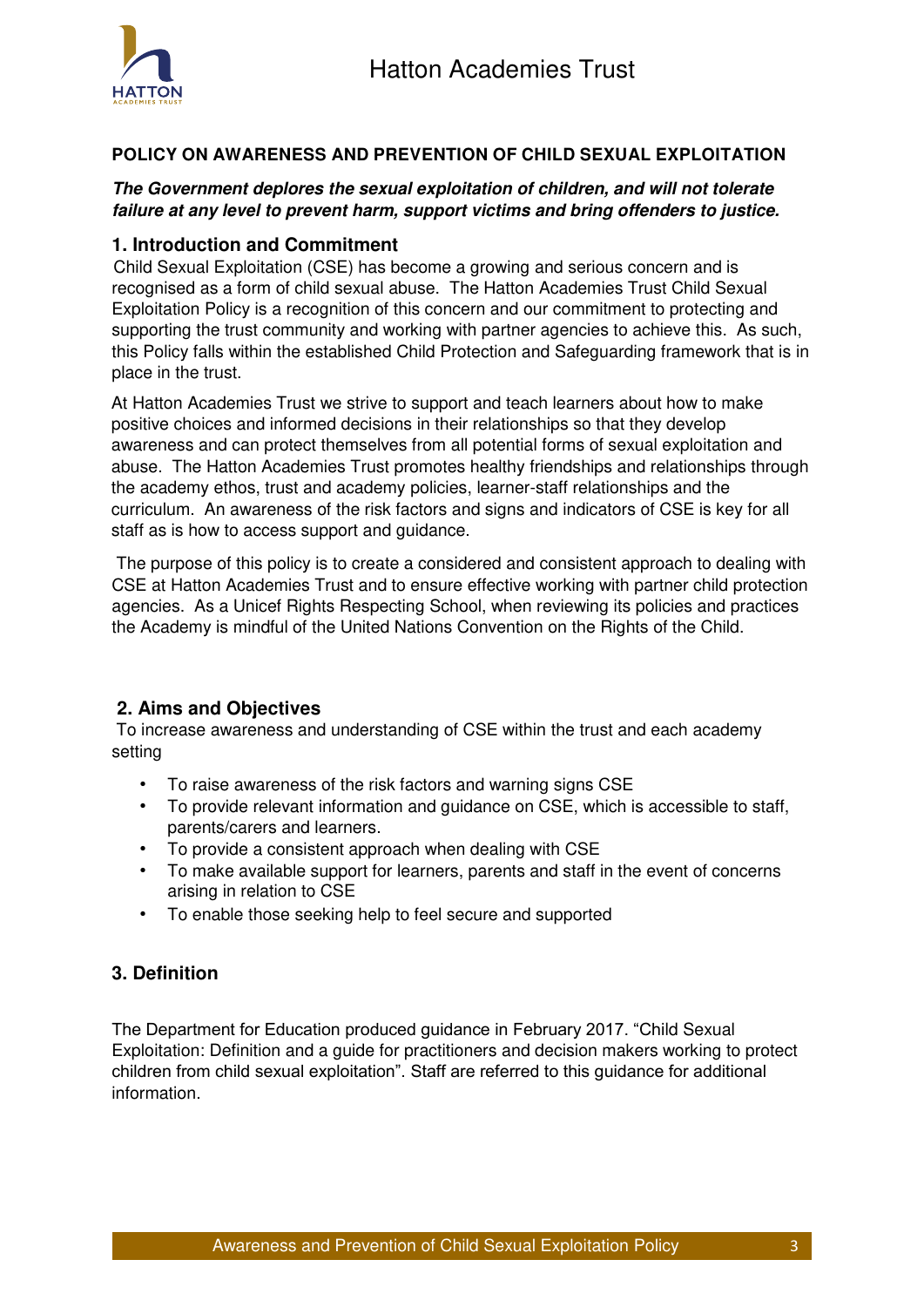## Hatton Academies Trust



The guidance defines CSE as:

*"Child sexual exploitation is a form of child sexual abuse. It occurs where an individual or group takes advantage of an imbalance of power to coerce, manipulate or deceive a child or young person under the age of 18 into sexual activity (a) in exchange for something the victim needs or wants, and/or (b) for the financial advantage or increased status of the perpetrator or facilitator. The victim may have been sexually exploited even if the sexual activity appears consensual. Child sexual exploitation does not always involve physical contact; it can also occur through the use of technology.* 

Like all forms of child sexual abuse, CSE:

- Can affect any child or young person (male or female) under the age of 18 years, including 16 and 17 year olds who can legally consent to have sex;
- Can still be abuse even if the sexual activity appears consensual;
- Can include both contact (penetrative and non-penetrative acts) and non-contact sexual activity;
- Can take place in person or via technology, or a combination of both;
- Can involve force and /or enticement-based methods of compliance and may, or may not, be accompanied by violence or threats of violence;
- May occur without the child or young person's immediate knowledge (through others copying videos or images they have created and posting on social media, for example);
- Can be perpetrated by individuals or groups, males or females, and children or adults. The abuse can be a one-off occurrence or a series of incidents over time, and range from opportunistic to complex organised abuse; and
- Is typified by some form of power imbalance in favour of those perpetrating the abuse. Whilst age may be obvious, this power imbalance can also be due to a range of other factors including gender, sexual identity, cognitive ability, physical strength, status, and access to economic or other resources.

CSE is a complex form of abuse and it can be difficult for those working with children to identify and assess. The indicators for child sexual exploitation can sometimes be mistaken for 'normal adolescent behaviour'. Staff are advised to contact the academy DSP with any concerns.

### **Child sexual exploitation is never the victim's fault, even if there is some form of exchange: all children and young people under the age of 18 have a right to be safe and should be protected from harm.**

Although the majority of children at risk of Child Sexual Exploitation (CSE), are children and young people who attend secondary school, primary school aged children can also be at risk, or can be vulnerable to early grooming prior to entering secondary school. For this reason it is key that Early Years and Primary School staff have a clear understanding of the definition of CSE and the risk indicators, as well as the procedures which are to be followed by all partners in Northamptonshire. As well, staff must ensure that curriculum based learning has embedded within it a range of opportunities to enhance self-awareness, selfesteem and resilience in children so they are less likely to become involved in situations of CSE later on.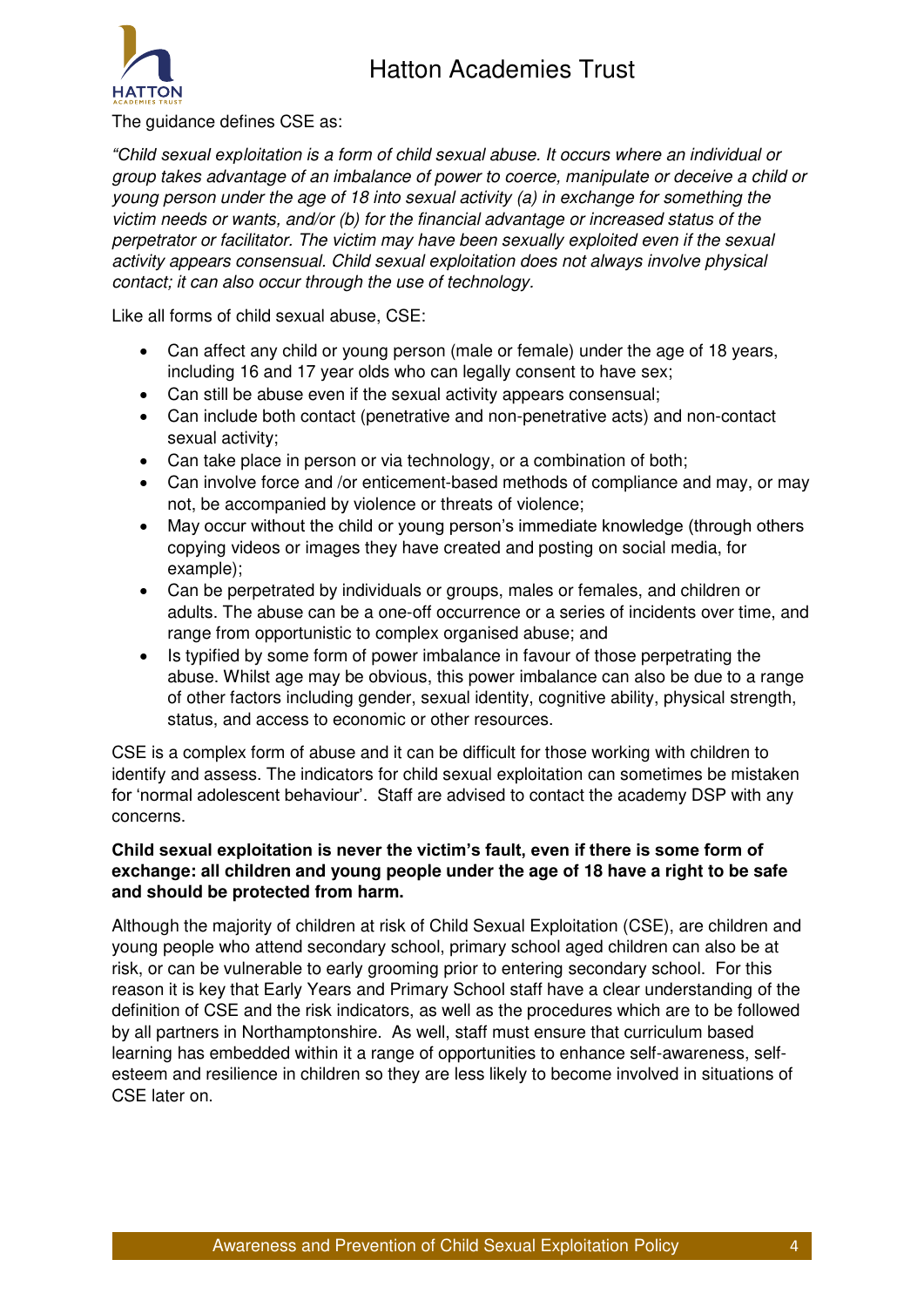

There can be a significant age gap between the child and the perpetrator, though this is not always the case. Incidents of Child Sexual Exploitation involving peers is rising statistically. All children are at risk though for children 11 years old and under, it is children in upper Key Stage Two who can be the most vulnerable given their age, access to the internet, and increased levels of independence in terms of walking to and from school and socialising with peers beyond the hours of the school day.

Child Sexual Exploitation is a form of child abuse. This policy must be read in conjunction with Hatton Academies Trust Child Protection policy. Any concerns about a child must be responded to urgently following the procedures outlined in the safeguarding policy.

### **In keeping with statutory guidance, no child under 13 years can be assessed as low risk if behaviours indicate involvement in CSE.**

## **ANYONE CAN MAKE A REFERRAL INTO THE MASH**

### **IF A CHILD IS AT RISK OF SIGNIFICANT HARM, PLEASE CONTACT THE MASH TEAM 0300 126 1000 OR THE POLICE 101 OR 999 IMMEDIATELY.**

All academies in Hatton Academies Trust will promote the right children have to feel safe, development of healthy friendships and relationships, and an awareness of how children can get help swiftly when interactions begin to feel unsafe. This will be achieved through a range of means, including and not limited to our whole trust ethos, safeguarding policies (including behaviour and e-Safety), and the academy's anti-bullying agenda. The academy will communicate with the whole-academy community, ensuring all staff, volunteers and visitors are aware of how pupils are encouraged to keep themselves feeling safe. The academy will work in partnership with parents, carers and families to support with online safety at home and pupils feeling safe in the community, and while socialising with peers.

Pupils from Early Years, through Key Stages One and Two will be offered curriculum based activities and lessons to support them in awareness of what safe social interactions feel like and how they need to be tuned into their feelings so they can gauge when then may be in a risky situation. Lessons will focus on promoting healthy interactions, positive relationships and independent self-care skills for children, and will enable teachers to alert children to the dangers of grooming and CSE in a way that respects their right to feel safe and that is appropriate for their age/stage of development. Topics explored will include, and not be limited to, touch which feels safe/unsafe, feeling safe, stranger awareness, recognising and assessing risk, and knowing how and where to get help. Practitioners will be encouraged to use correct anatomical language for naming body parts. Teaching will be enabled through a range of resources appropriate for children in EY through to Key Stage 2

Secondary students will be informed of the grooming process and how to protect themselves from people who may potentially be intent on causing harm. Young people in our academies will be supported in terms of recognising and assessing risk in relation to CSE, and knowing how and where to get help.

E-Safety is embedded throughout the academy and young people will have strategies for how to respond when they feel unsafe online. The academy will engage with outside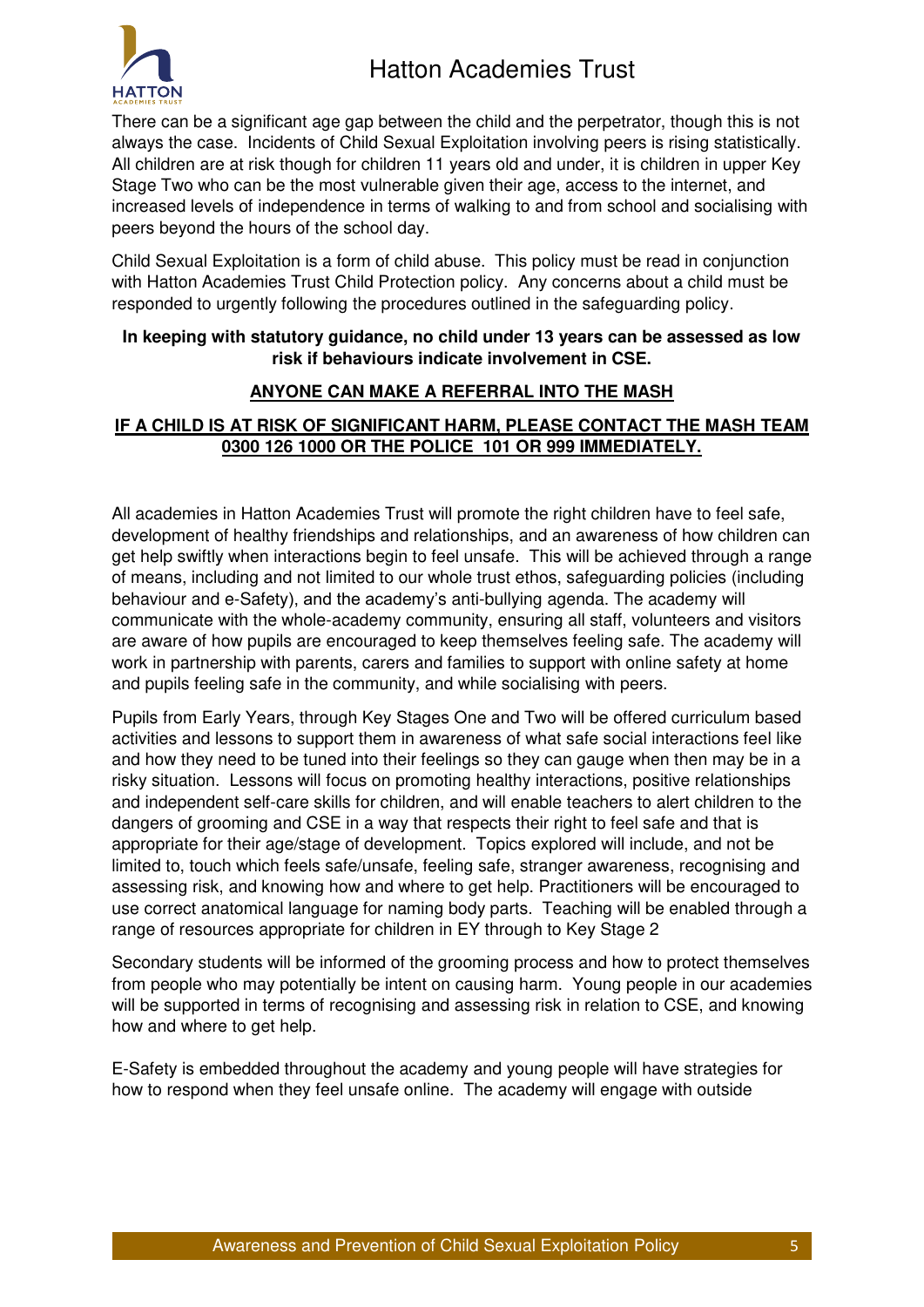# Hatton Academies Trust



support which may include visits from representatives from relevant charities (NSPCC, Barnardo's), and the Local Authority e-Safety officer for schools.

The Board of Directors are fully committed to dealing with the issue of Child Sexual Exploitation, and will co-operate extensively and effectively with outside agencies including the police, health and social care to enable potential situations of Child Sexual Exploitation to be identified rapidly and ensure a swift response follows. The response will be in line with Northamptonshire Safeguarding Children Board (NSCB) procedures, and clearly defined interventions can be put in place without delay. Interventions will include a robust multiagency approach, based on an infrastructure of support around the child and family. Support will be offered to the child's peers and their families, where appropriate.

Northamptonshire Safeguarding Children Board has an online toolkit which can support professionals and practitioners who feel concerned about a child. Each academy Designated Safeguarding Lead (DSL), is expected to be familiar with the toolkit and to use it whenever a child is considered at risk of CSE. The results of the completed toolkit are to be submitted with a referral into the MASH should the concerns meet threshold for Level 4. The online toolkit can be accessed in Chapter Two of the Northamptonshire CSE Prevention Toolkit.

Concerns with evidence which indicate possible CSE in children under 13 years old, must result in an immediate referral into the MASH.

The agreed NSCB procedures for responding to concerns around Child Sexual Exploitation can be found at:

http://northamptonshirescb.proceduresonline.com/chapters/p\_sq\_cyp\_sex\_exploitation.html

### <span id="page-5-0"></span>**4. The Board of Directors**

The Board of Directors will monitor to ensure that preventative work is embedded in curriculum and in the trust's ethos, and is done in an appropriate and supportive way. The Board of Directors will expect the following from all trust staff:

- Appoint a lead Director for CSE. This will be the Trust CEO.
- Ensure the Principal has identified a named Designated Person on staff as Lead for CSE. This will be the Designated Safeguarding Lead.
- To attend training and ensure up to date training is provided for all staff, which includes understanding the risks and indicators of Child Sexual Exploitation and what to do if they think a child is at risk of CSE.
- Must read and understand the Child Protection policy in conjunction with this policy on Child Sexual Exploitation.
- Play an active role in supporting the academy in its commitment to promoting the safety and welfare of all pupils.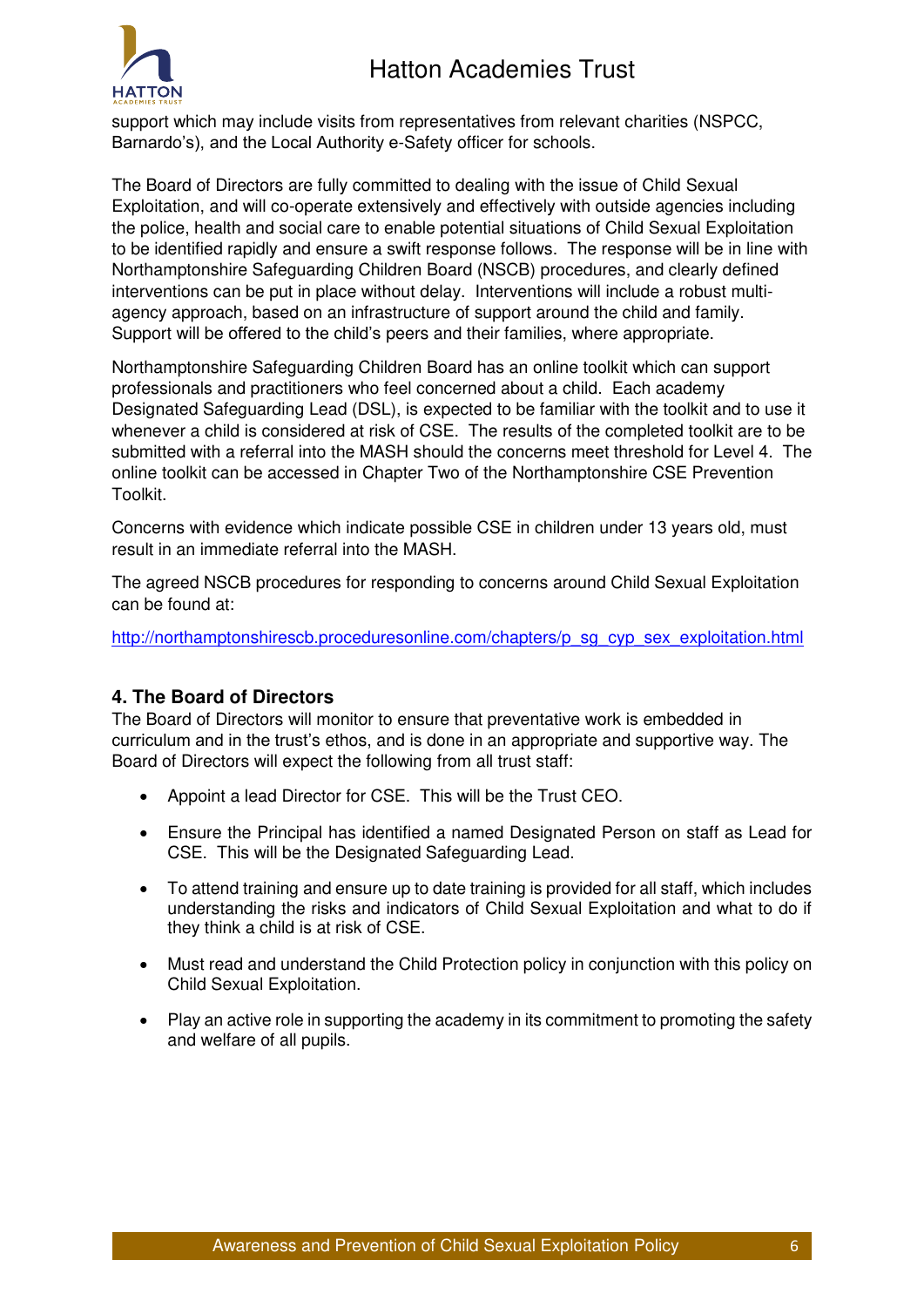

- Demonstrate through their actions their awareness of risk of Child Sexual Exploitation and their ability to identify potential indicators that a child may be at risk of grooming or experiencing early effects of the grooming process.
- Model behaviour which promotes children's right to feel safe and helps them to behave towards each other in ways that respect each other's right to feel safe.
- To listen to all children, record the Child's Voice accurately and gain consent before sharing the Child's View, where possible.
- Timescales are adhered to and any issues concerning Child Sexual Exploitation are passed onto the Designated Safeguarding Lead immediately, within the hour. If the Lead is off-site, they must be contacted by telephone.

## <span id="page-6-0"></span>**5. The Designated Safeguarding Lead**

The Designated Safeguarding Lead/s will ensure that all staff are aware of the risk factors, signs and indicators, useful resources and details of local services, and have received training to increase their knowledge and develop confidence. Posters will be displayed and leaflets, raising awareness of local services and resources, will be readily available giving advice and information on child sexual exploitation. The academy will work in partnership with the NSCB and other multi-agency partners to protect the children and young people within the setting.

The Designated Safeguarding Lead/s are responsible for ensuring that the Voice of the Child is enabled where risk of Child Sexual Exploitation is identified, and that this is done in a safe and sensitive way documenting in the child's own words what is happening for them. The child can choose who supports the documenting of the Child's Voice, though the Designated Safeguarding Lead needs to make sure this happens and oversee the work/documentation, and check the child feels satisfied that the written transcript is accurate.

Designated Safeguarding Leads need to be aware that some of the lessons learned which have emerged from CSE around the country include a lack of information sharing. As with any safeguarding issue, the school's Designated Safeguarding Leads will be mindful of information sharing protocols and also their duty to safeguard children and young people when working with possible cases of CSE.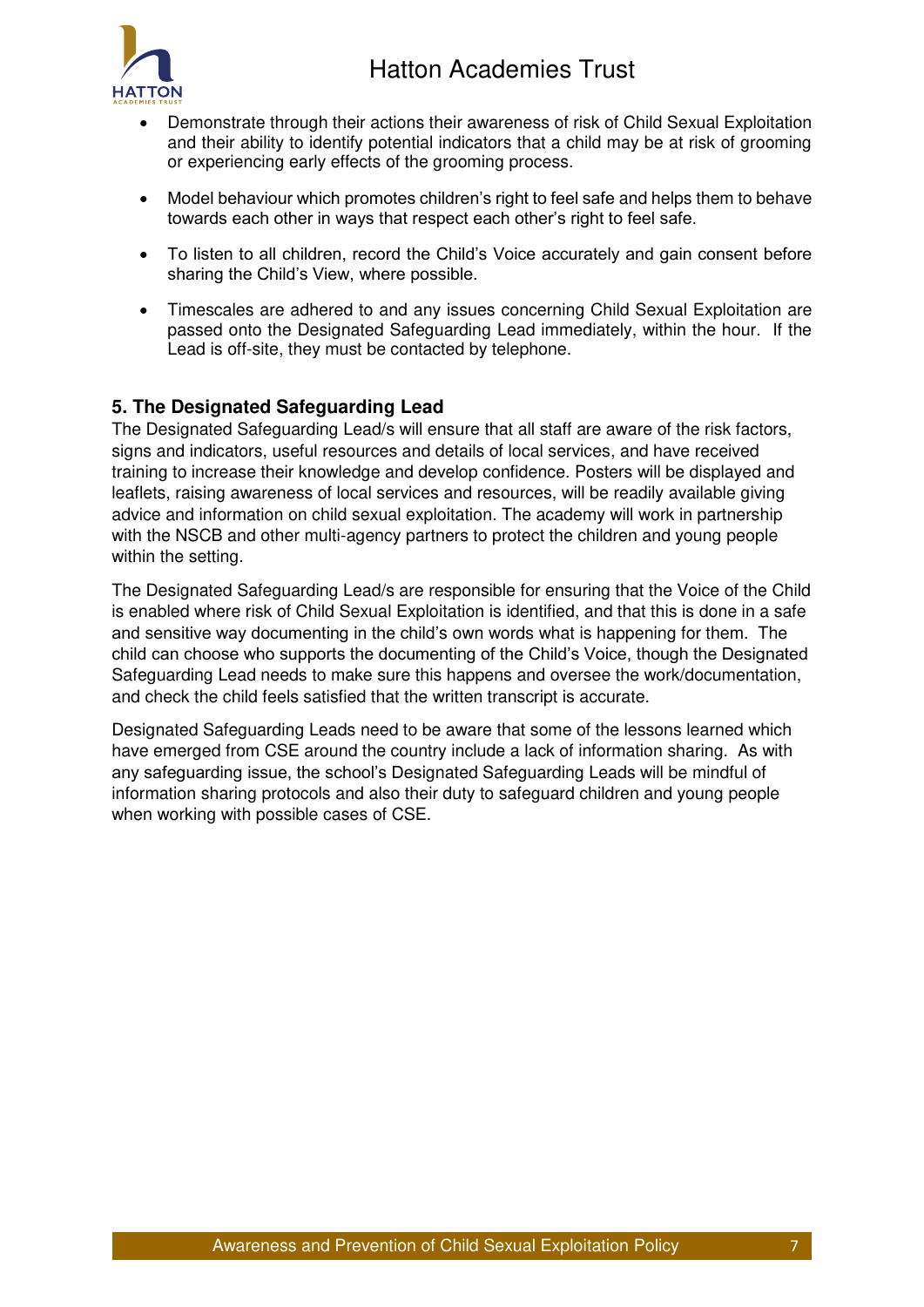



## <span id="page-7-0"></span>**6. Procedures to follow: what to do if a child is identified as at-risk of child sexual exploitation**

- The academy's Designated Safeguarding Lead will complete the online toolkit which is referred to in the section above.
- The DSL will also contact the MASH.
- If a child discloses and there is evidence to suggest that a crime has been, or may have been committed against the child, contact the police and report the crime, noting the incident number.
- Send in a referral to MASH, following the procedures in the Thresholds and Pathways document. Attach the completed CSE assessment as supporting evidence to the referral form itself and submit them electronically.

Upon a concern about CSE being raised in relation to a child or young person by a staff member in an academy or a member of the public, DSLs will need to complete the following actions as soon as possible and within 2 hours :

- speak with the child/young person if appropriate
- complete the online CSE assessment
- contact the MASH and, if needed, Northants police
- submit a referral into MASH with the completed assessment attached

If a child or young person goes missing at any point during this process, the MASH and the Police must be contacted immediately and the Missing protocols must be followed which can be found at:

**[http://northamptonshirescb.proceduresonline.com/pdfs/missing\\_fr\\_home\\_or\\_care\\_pr.](http://northamptonshirescb.proceduresonline.com/pdfs/missing_fr_home_or_care_pr.pdf) [pdf](http://northamptonshirescb.proceduresonline.com/pdfs/missing_fr_home_or_care_pr.pdf)**

## <span id="page-7-1"></span>**7. Trust Staff**

Staff at each academy will access training as determined by the Senior Leaders of the academy and the CEO. Staff will uphold their duty of care, ensuring they are vigilant at all times, and mindful of the early indicators that a child might be involved with socialising with people who are older, or even the same age, and might be at risk of being Sexually Exploited. Teaching staff will endeavour to create a safe learning environment, where pupils feel safe and confident to fully participate in lessons and discussions. A safe environment will be created by:

- Agree ground rules with young people, including confidentiality. Confidentiality should be maintained in line with the school policy and the safeguarding policy.
- Model behaviour and being aware of values and attitudes, preconceptions and feelings. Staff will be prepared to challenge any inappropriate language and attitudes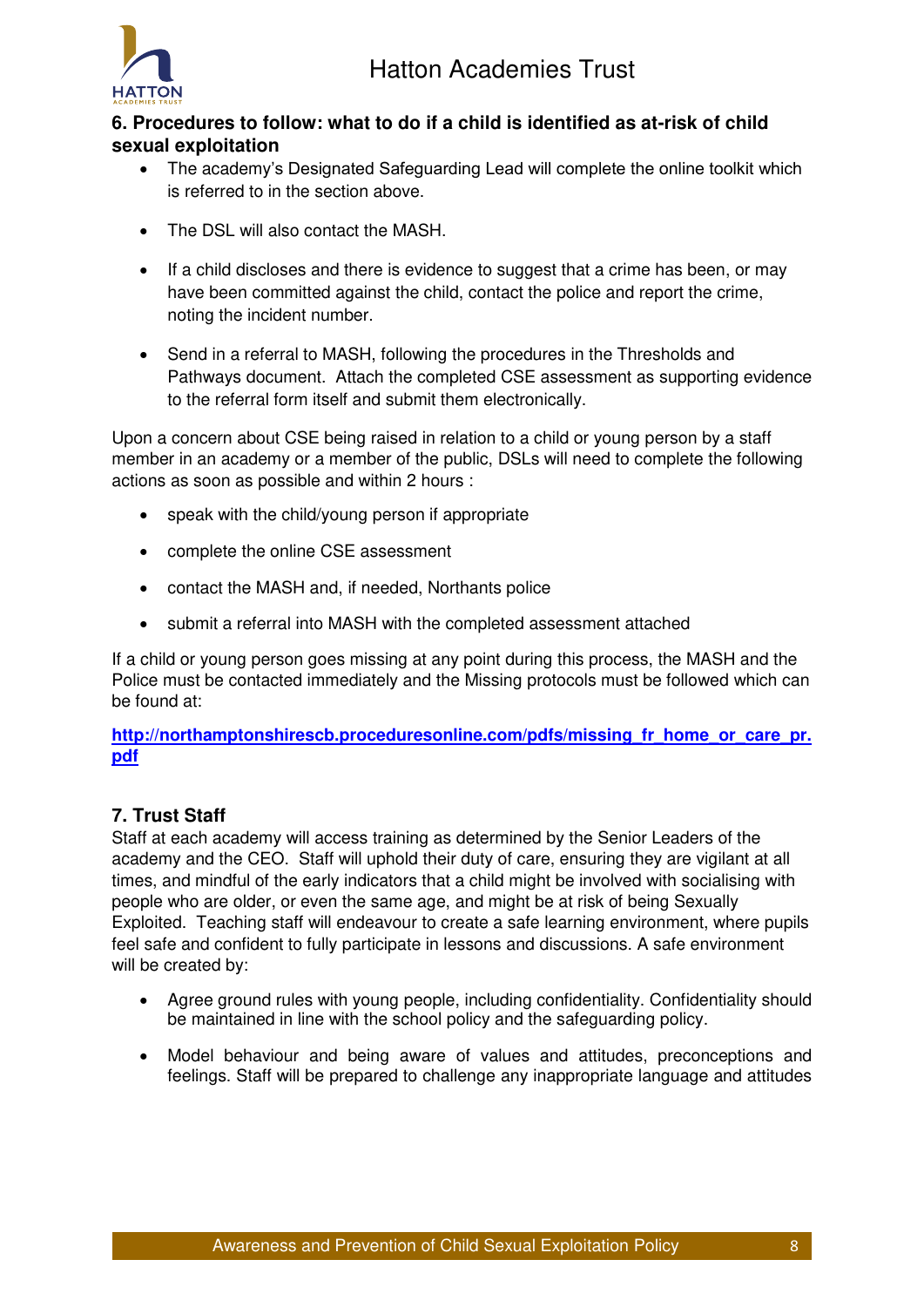

including stereotyping and will recognise diversity and gender within the teaching group. .

- Building trusting relationships which will set the tone for lessons and helps to reinforce positive relationships.
- Ensuring each child in their class can identify at least 3 and preferably 4 adults in the academy that they could approach to talk with and perhaps ask for help if they felt unsafe. Children may or may not name the adults in their class, though it is important there are adults within school they identify for themselves who they can go to.

## <span id="page-8-0"></span>**8. E-Safety**

All children and young people are at risk of online sexual exploitation. We will ensure that our e-safety procedures are robust and that pupils are taught online safety skills so they know:

- online risks
- how to recognise unsafe online contact
- to be confident to report any concerns about themselves or others to staff in school staff.

*See also the trust's e-safety policy*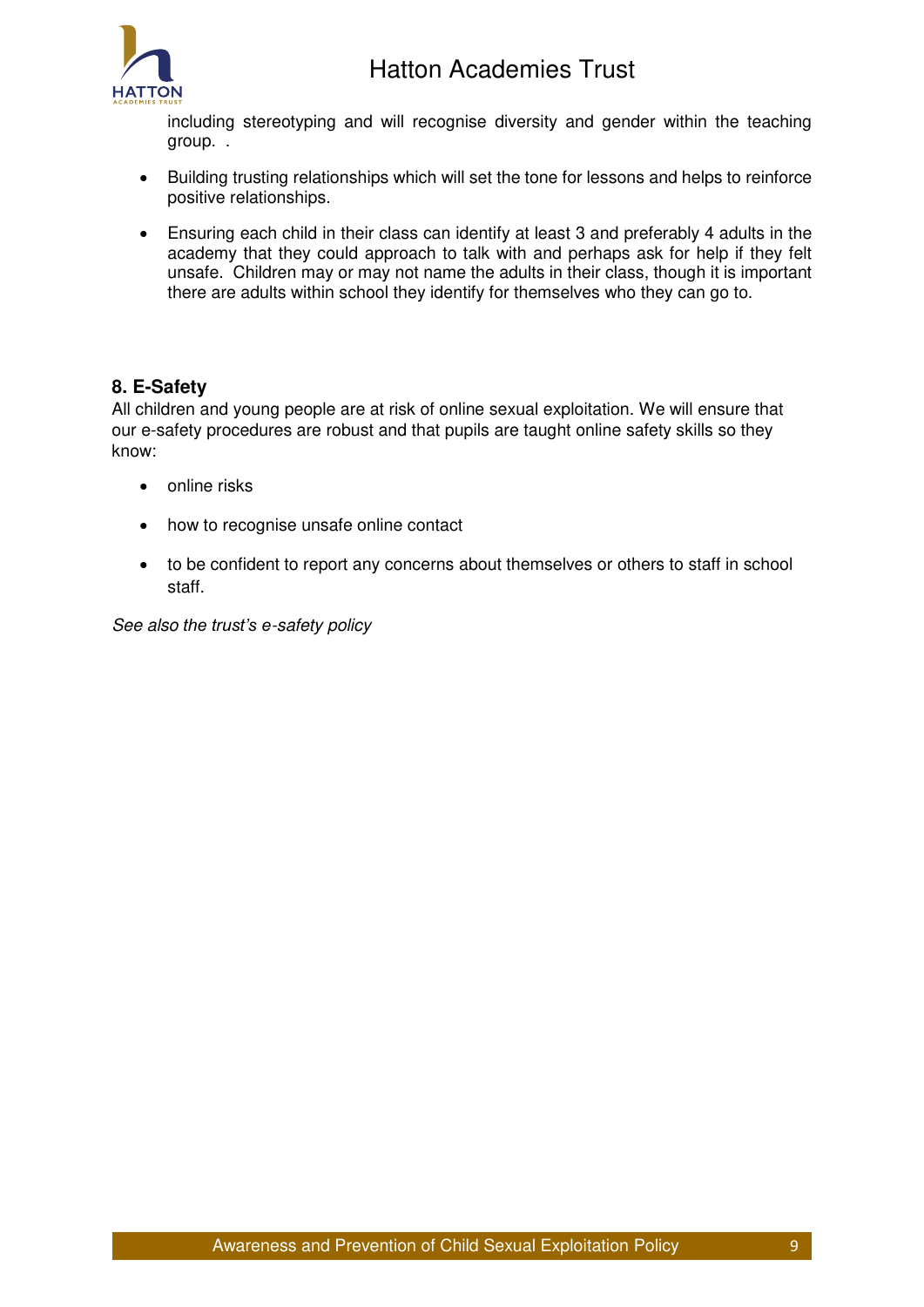

## <span id="page-9-0"></span>**9. Appendix 1. Children At Risk Of Sexual Exploitation**

The trust is aware that pupils with the following vulnerabilities are more at risk of being sexually exploited:

- Children and young people who have been excluded
- Children and young people recorded as Missing Education
- Children and young people with Special Educational Needs
- Children and young people in Care of the Local Authority
- Poverty and deprivation
- Previous sexual, physical and/or emotional abuse
- Familial and community offending patterns
- Prevalence of undiagnosed mental health problems/ Family History of Mental Health Difficulties.
- Family History of Abuse or Neglect
- Family History of Domestic Abuse
- Family History of Substance Misuse
- Breakdown of Family Relationships
- Low Self-Esteem
- Children and young people frequently missing from home

#### <span id="page-9-1"></span>**9.2 Possible Warning Signs/Risks Indicators**

The trust is aware that children are groomed in different ways. The following can indicate or signify if children are being groomed or being sexually exploited:

- Being secretive or withdrawn.
- Being hostile or physically aggressive in their relationship with parents/carers and other family members.
- Associating/developing relationship of a sexual nature with a significantly older man or a woman.
- Having money, mobile phones, clothes, jewellery or other items not given by parents/carers.
- Changing physical appearance new clothes, more make-up.
- Being defensive about where they have been and what they've been doing.